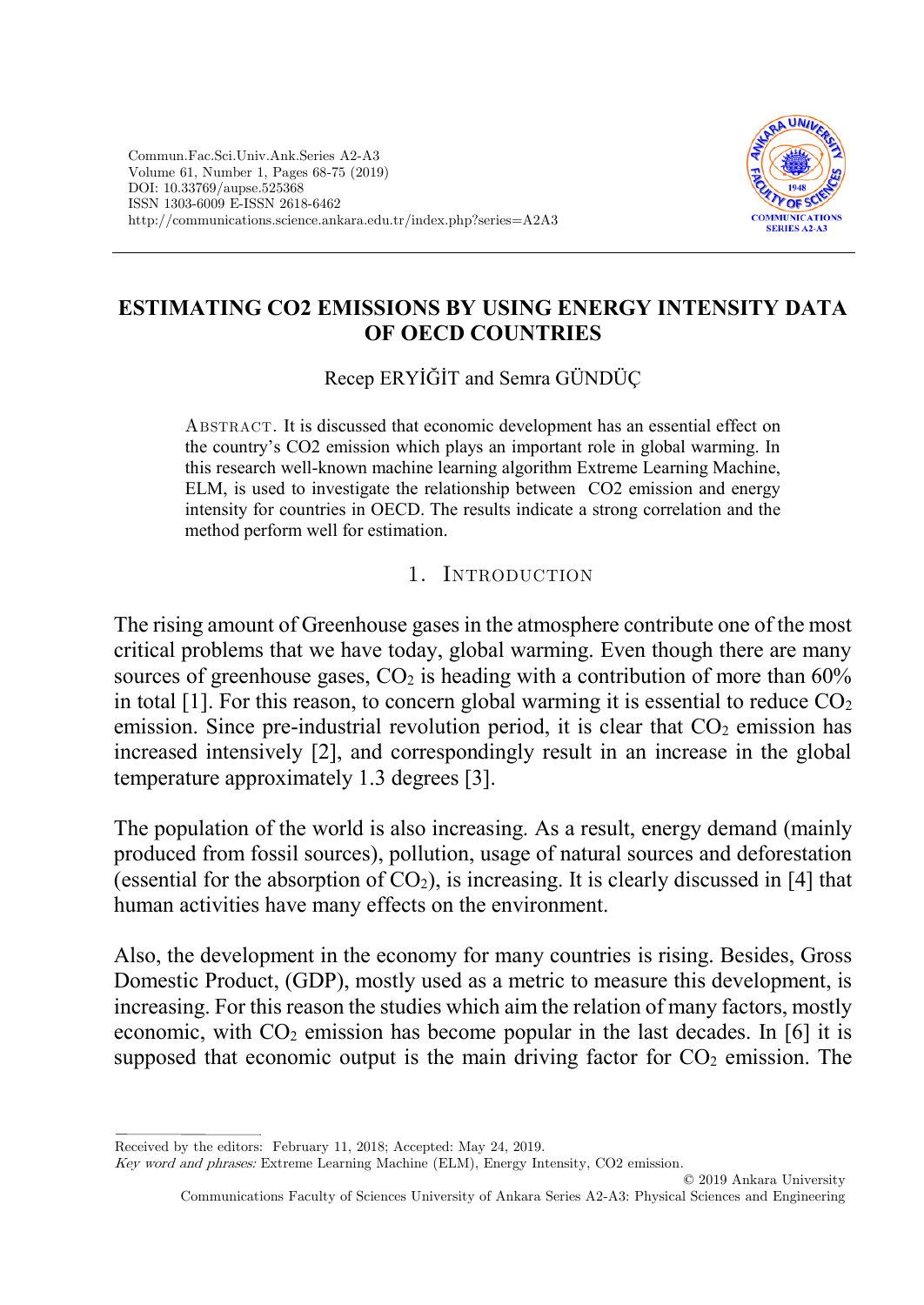work [7] says that about half of the increase in  $CO<sub>2</sub>$  emission is due to economic growth.

The total amount of  $CO<sub>2</sub>$  emission of the countries in Organisation for Economic Co-operation and Development (OECD) in years from 1990 to 2015 is introduced in Figure 1a. The data is taken from the World Data Bank [8]. The effect of strategies which are taken by policymakers to decrease the CO2 emission is seen in the figure since 2005.



Figure 1. (a)Total CO2 emission values (b) Total Energy Intensity values, of OECD Countries in the years between 1990 and 2015.

Both increasing energy usage/demand and economic development are considered as main factors affecting the CO2 emission in the literature. Besides, in many countries, there is an enormous effort to decrease the damage to the natural environment. For this reason, to use energy as efficiently as possible a new metric can be considered to measure the amount of unit energy per unit of GDP which defined as energy intensity. High energy intensity value means the high cost for converting this energy to GDP. Countries in (OECD) have been decreased energy intensity considerably in the years between 1990 and 2015 which is an indication of a great effort to reduce the  $CO<sub>2</sub>$  emission. Figure 1b shows the total energy intensity of OECD countries as a function of years.

All in all such efforts are needed. The cause of emission mostly depend on national sources of countries and therefore shows a great variety in different geographical regions. Also, some costly and long-term investment is required. For this reason,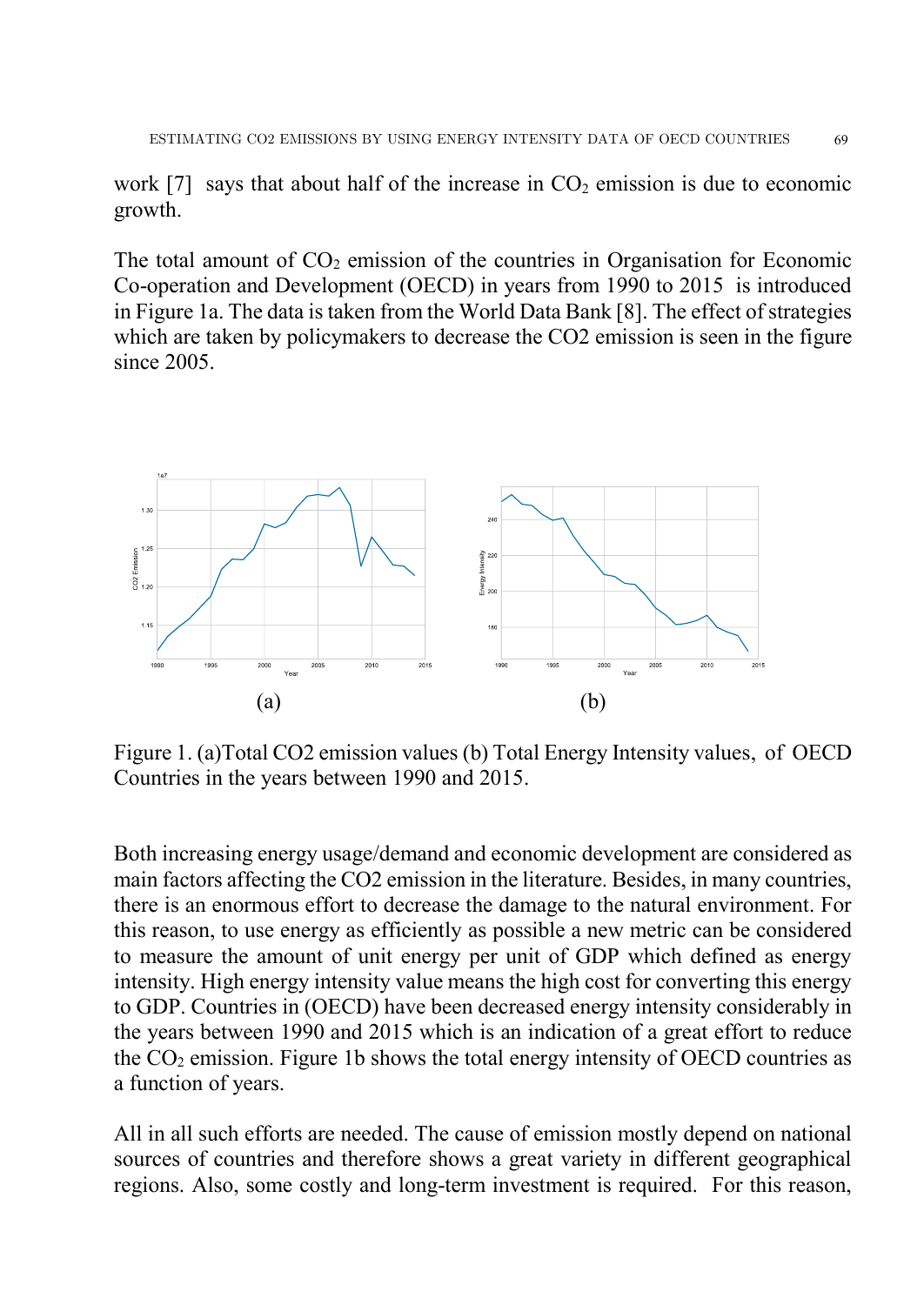OECD, EU, even governments are supposed to construct radical policies related to the reduction of  $CO<sub>2</sub>$  emission.

For many reasons, such as advising to policymakers, for future planning, etc., in the literature, there is an increasing amount of work which aims to find the effects and also the relation between some parameters and  $CO<sub>2</sub>$  emissions, which are mainly nonlinear. However, the lack of driving mechanisms of such a process forces to use soft programming techniques to reach a significant result. Also increasing power and advances in technology allow to generate and collect data at an incredible rate. This situation results in having an extensive data set in size and dimension. This truth has an important effect to build new and more efficient computational methods than ever.

To that end in this work to investigate the  $CO<sub>2</sub>$  emission by considering the energy intensity of OECD countries, machine learning algorithm ELM is used. In the next section, the details of the method and the results obtained by using this method are introduced.

## 2. MODEL

In this paper, it is aimed to find out the relationship between energy intensity and the amount of  $CO<sub>2</sub>$  emission. In the literature conventional neural network algorithm is frequently used in many research for estimation and building a correlation between parameters of the systems [9 ]. Because of updating all parameters at every iteration in the neural network algorithm, the time used for calculation is very high. Also in many cases, there is no analytical approach to the driving mechanism of the process. For this reason, soft computing techniques introduce a unique way to get the solution. Therefore to find out the relation between the energy intensity and the amount of CO2 emission, Extreme Learning Machine (ELM) [8] algorithm, based on Single-Layer Neural Networks, is used in this work.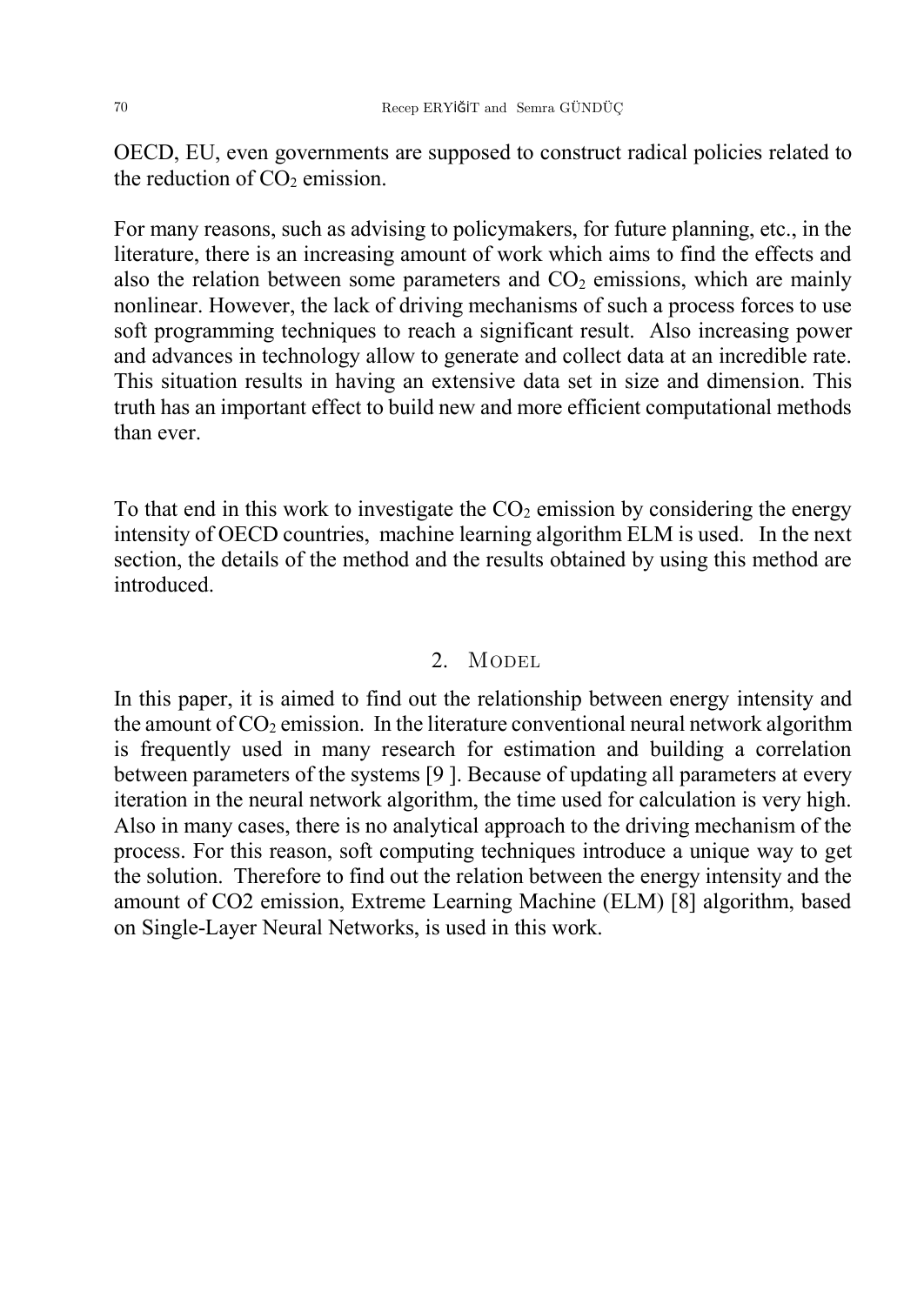

Figure 2. A schematics representation of ELM.

ELM algorithm was first introduced in [8] for training Single-Layer Feed forward Neural Networks (SLFN) and since used in many researches [10,11] because of its success and fast learning speed. A schematic representation is given in Figure 2.

For N arbitrary distinct samples  $(x_i, y_i)$  the output of an SLFN which have M hidden neurons can be mathematically modelled as,

$$
f_M(x) = \sum_{i=1}^M \beta_i g_i(x_j) = \sum_{i=1}^M \beta_i g(w_i \cdot x_j + b_i) = 0_j, \qquad j = 1, \dots, N
$$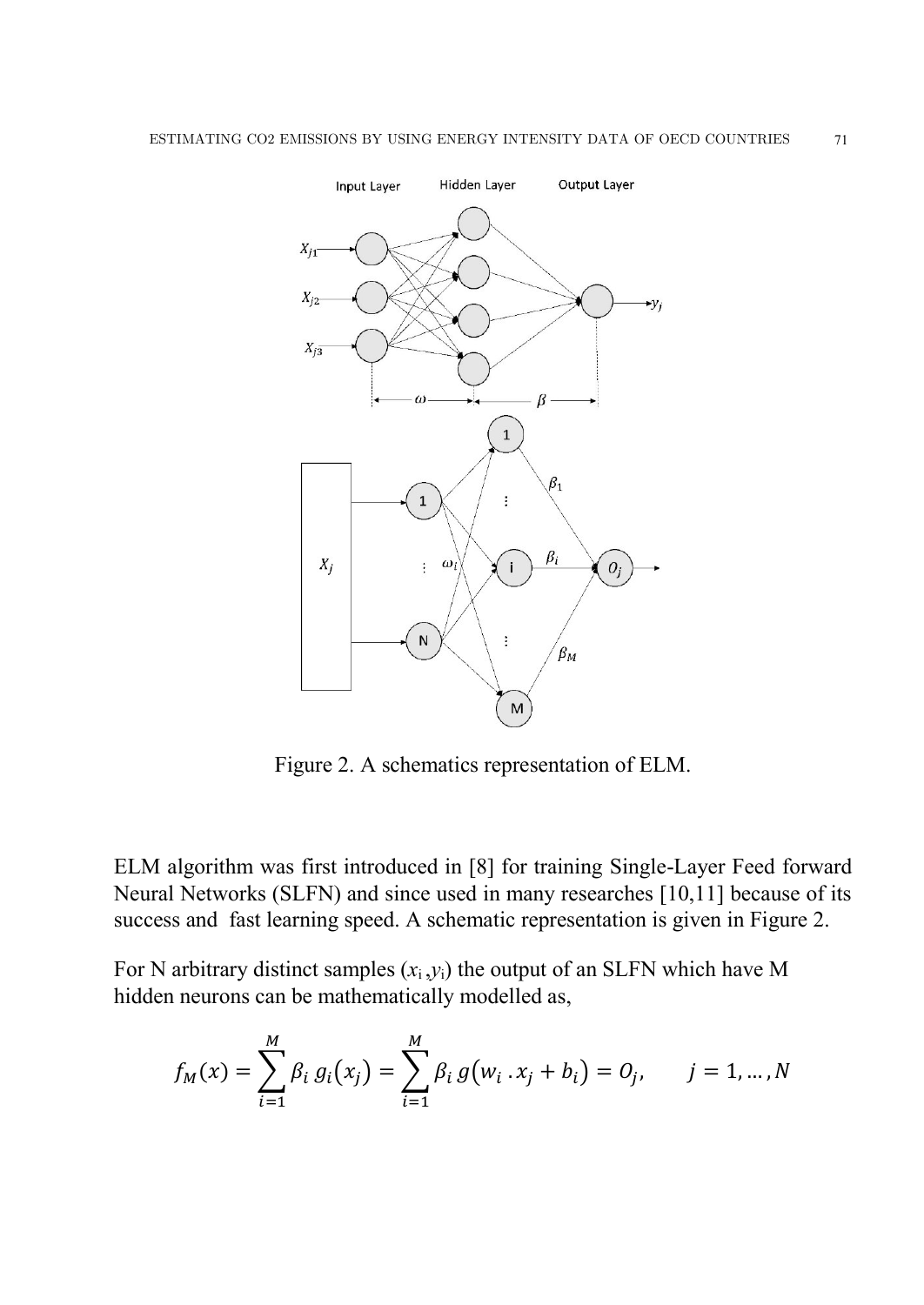Here  $b_i$  is the threshold of the ith hidden nodes,  $w_i = [w_{i1}, w_{i2}, ..., w_{in}]^T$  is the weight vector between ith hidden node and input nodes,  $\beta_i = [\beta_{i1}, \beta_{i2}, ..., \beta_{in}]^T$  is the weight vector between output and hidden nodes.

In its original article [8], these equations are written in an compact form as

$$
H\beta = T
$$

where

$$
H = \begin{bmatrix} g(w_1x_1 + b_1) & \cdots & g(w_Mx_1 + b_M) \\ \vdots & \cdots & \vdots \\ g(w_1x_N + b_1) & \cdots & g(w_Mx_N + b_M) \end{bmatrix}_{N*M}
$$

$$
\beta = \begin{bmatrix} \beta_1^T \\ \vdots \\ \beta_M^T \end{bmatrix}_{M*m} \quad \text{and} \quad T = \begin{bmatrix} t_1^T \\ \vdots \\ t_M^T \end{bmatrix}_{N*m} \quad \beta = \mathbf{H}^\dagger \mathbf{T}
$$

H is called the hidden layer output matrix of the neural network.

In the calculations to understand how well future samples are likely to be predicted by the model, the coefficient of determination is used which provides a measure. Having n different samples, for the ith sample, if the true value of the variable is *y*<sup>i</sup> and its predicted value is, the coefficient of determination is defined as,

$$
R^{2}(y, \hat{y}) = 1 - \frac{\sum_{i=1}^{n} (y_{i} - \hat{y}_{i})^{2}}{\sum_{i=1}^{n} (y_{i} - \overline{y}_{i})^{2}}
$$

here  $\overline{y}$  is

$$
\overline{y} = \frac{1}{n} \sum_{i=1}^{n} y_i
$$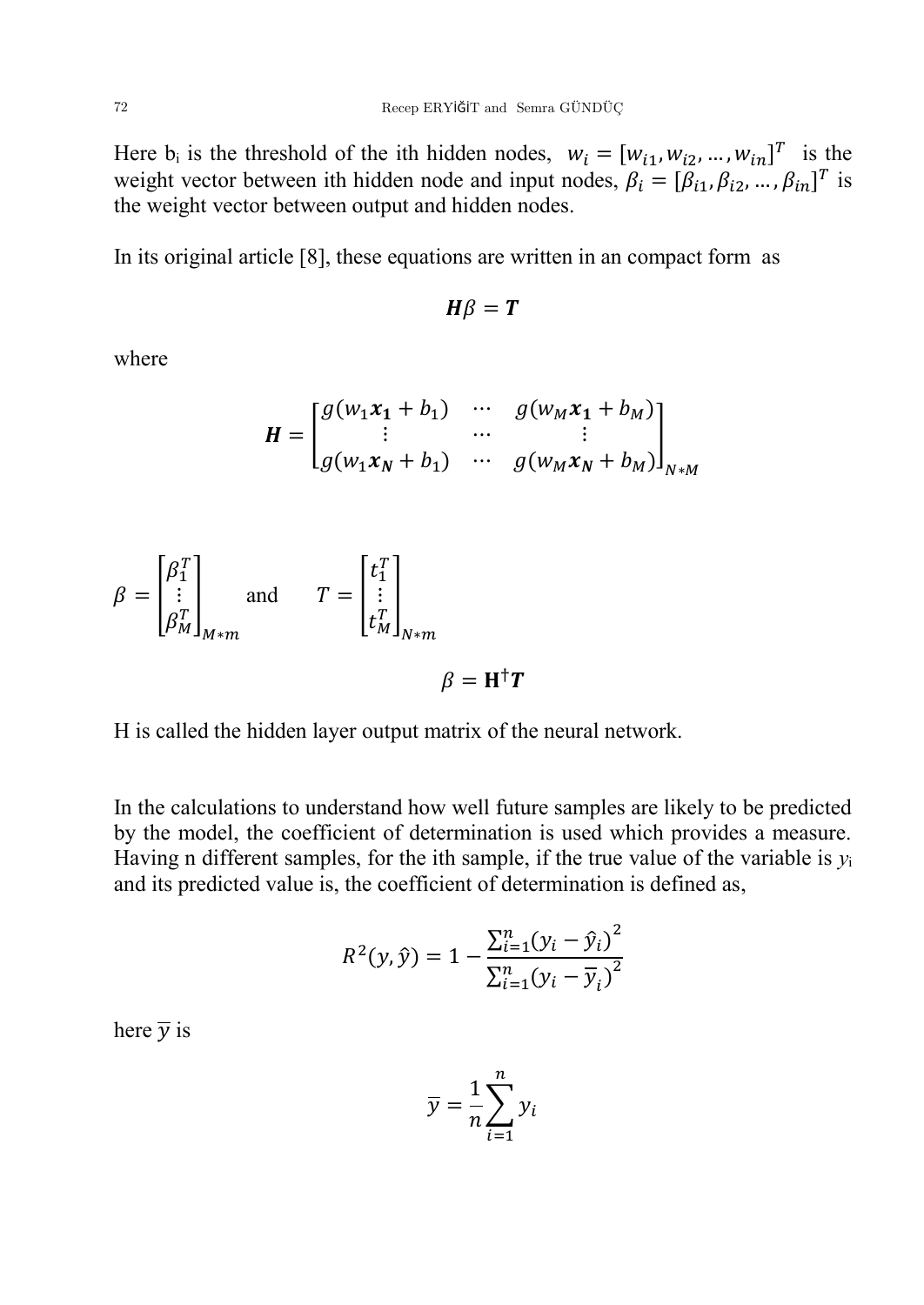The value of the coefficient of determination between 0 and 1 means that the independent variable can be predicted, 0 means cannot be predicted and 1 means can be predicted without error from the dependent variable.

For each estimation, we also calculated the mean absolute error, MAE, over n sample, is defined in Equation below, which is a measure of the average of the absolute errors

$$
MAE(y, \widehat{y}) = \frac{1}{n} \sum_{i=1}^{n} |y_i - \widehat{y}_i|
$$

The results are introduced in the next section.

## 3. Results and discussion

In this work, ELM algorithm is used to estimate the amount of CO2 emission from energy intensity values for OECD countries. The energy intensity value is used as an input parameter and amount of CO2 emission is estimated as output. The results including the coefficient of determinations and MAE are introduced in Table 1.

| Method | $R^2$ Test | $R^2$ Train | Mean Absolute |
|--------|------------|-------------|---------------|
|        |            |             | Error         |
| N.     | ) 8891     | 0.9847      | 8947          |

Table 1. Coefficient of determination and Mean Absolute Error for ELM.

As it is seen, the value of coefficient of determination indicates that energy intensity, input value, is a suitable variable to estimate the  $CO<sub>2</sub>$  emission, output value, and ELM algorithm perform well for this estimation. Fig.3 shows the graphical representation of prediction of CO2 emission by considering the energy intensity under ELM algorithm. In the graphic, the left figure shows the prediction and the right one shows the residuals. The residuals, difference between the observed value and the estimated value, are also considered in this work to have a sense of how accurate our model is by relating the amount of CO2 emission with energy intensity. The countries in OECD have two main behaviors about CO2 emission which is seen clearly in Figure 3a that some have low-level emission, some have high but no middle. For this reason, residual plot is affected this having lack of some data region but still give good results.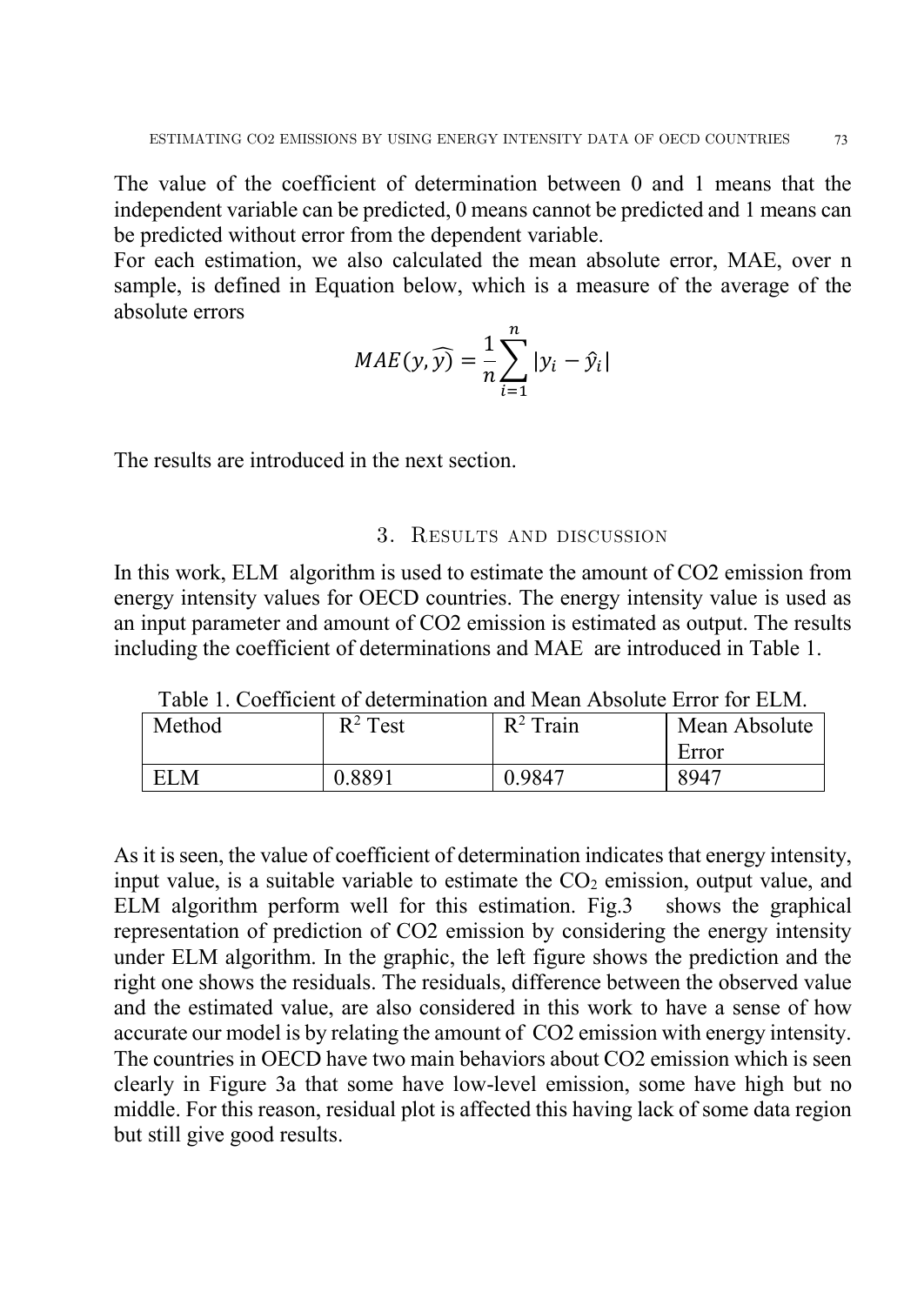

Figure 3. (a) Estimation of  $CO<sub>2</sub>$  emission by using ELM and (b) Residuals of estimation.

## **REFERENCES**

- [1] I. Ozturk and A. Caravci, CO2 emissions, energy consumption and economic growth in Turkey. Renew Sustain Energy Rev 2010;14:3220–5.
- [2] BP. BP statistical review of world energy June 2016; 2016. http://www.bp.com/ statisticalreview.
- [3] SJ. Davis, K. Caldeira and HD. Matthews, Future CO2 emissions and climate change from existing energy infrastructure. Science 2010;329:1330–3.
- [4] P.R. Ehrlich and J.P. Holdren, Impact of population growth. Science 1971, 3977, 1212–1217.
- [5] A. Shi, The impact of population pressure on global carbon dioxide emissions, 1975– 1996: Evidence from pooled cross-country data. Ecol. Econ. 2003, 1, 29–42.
- [6] M. Wang and C. Feng, Decomposition of energy-related CO2 emissions in China: an empirical analysis based on provincial panel data of three sectors. Appl Energy 2017;190:772–87.
- [7] B. Lin and H. Liu, CO2 emissions of China's commercial and residential buildings: Evidence and reduction policy. Build Environ 2015;92:418–31.
- [8] www.worlddatabank.com
- [9] J. Long, L. Shuai, H. Bin and L. Mei, A survey on projection neural networks and their applications Applied Soft Computing, Volume 76, 2019, Pages 533-544
- [10] G.B. Huang, Q.Y. Zhu and C.K. Siew, Extreme learning machine:Theory and applications, Neurocomputing 70 (2006a) 489501
- [11] S. Gang and D. Qun, A novel double deep ELMs ensemble system for time series forecasting , Knowledge-Based Systems, Volume 134, 2017, Pages 31-49.
- [12] K. Marius, Y. Yang, L. Caihong, C. Yanhua and L. Lian Mixed kernel based extreme learning machine for electric load forecasting Neurocomputing, Volume 312, 2018, Pages 90-106.